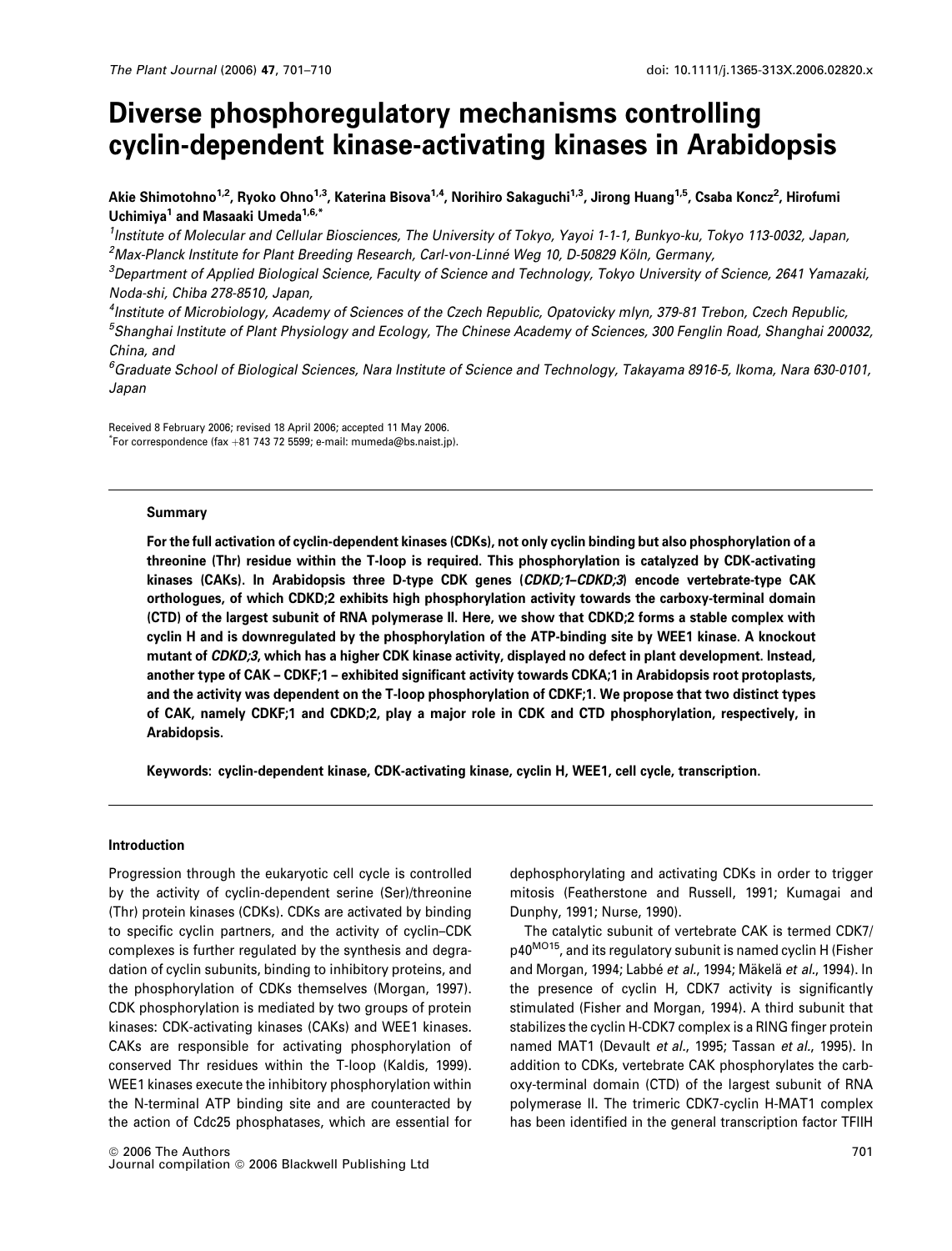that is involved in the initiation and elongation of transcription (Schwartz et al., 2003; Serizawa et al., 1995; Shiekhattar et al., 1995). In fission yeast, CAK consists of Mcs6/Crk1/ Mop1, Mcs2 and Pmh1, which are closely related to CDK7, cyclin H and MAT1, respectively, and phosphorylates both Cdc2 and the CTD (Bamps et al., 2004; Buck et al., 1995; Damagnez et al., 1995).

In budding yeast, a monomeric CAK, namely Cak1p/Civ1p, has been shown to possess Cdc28p-activating kinase activity in vivo (Espinoza et al., 1996; Kaldis et al., 1996; Thuret et al., 1996). However, Cak1p has a very low sequence similarity to other CAKs and does not possess CTD kinase activity. The orthologue of CDK7 in budding yeast is Kin28p, which is associated with TFIIH and phosphorylates the CTD (Cismowski et al., 1995; Feaver et al., 1994, Feaver et al., 1997; Liu et al., 2004) but does not exhibit Cdc28p kinase activity. This indicates that CDK and CTD phosphorylations are controlled by distinct kinases in budding yeast. Kimmelman et al. (1999) have reported that Cak1p has another activity: to phosphorylate the T-loop of Kin28p and thereby stimulate its CTD kinase activity. This suggests that Cak1p is also involved in basal transcription.

Based on the primary structure, plant CDK-related proteins have been classified into six types, namely, CDKA– CDKF (Joubès et al., 2000; Vandepoele et al., 2002). Among them, CDKA is assumed to be an orthologue of Cdc2/Cdc28p and appears to function in both G1- to S-phase and G2- to Mphase progression (Hemerly et al., 1995). CDKD was assigned to the proteins that have a high similarity to vertebrate-type CAKs. The first plant CAK, namely Orysa;CDKD;1, was identified in rice plants (Hata, 1991) and was shown to be closely related to mammalian CDK7 in terms of enzyme activity (Yamaguchi et al., 1998, 2000). There are three CDKD genes in Arabidopsis: Arath;CDKD;1, Arath;CDKD;2 and Arath;CDKD;3 (originally named CAK3At, CAK4At and CAK2At, respectively) (Shimotohno et al., 2003; Umeda, 2002). Although both Arath;CDKD;2 and Arath;CDKD;3 (hereafter called CDKD;2 and CDKD;3, respectively) exhibited CDK and CTD kinase activities, Arath;CDKD;1 (hereafter called CDKD;1) showed neither CDK nor CTD kinase activity (Shimotohno et al., 2004). CDK2 kinase activity of CDKD;3 was extremely high compared with that of CDKD;2, whereas CDKD;2 had higher CTD kinase activity than CDKD;3 (Shimotohno et al., 2003). In insect cells a cyclin H homologue, namely Arath;CycH;1 (hereafter called CycH;1), bound and activated CDKD;2 and CDKD;3, but not CDKD;1.

A distinct type of CAK is encoded on the CDKF gene. In Arabidopsis, Arath;CDKF;1 (originally designated as CA-K1At) has been isolated as a suppressor of the CAK mutation in budding yeast (Umeda et al., 1998). The amino acid sequence is related to those of vertebrate-type CAKs, but similarities are restricted to the conserved kinase domains. Arath;CDKF;1 (hereafter called CDKF;1) phosphorylated and

activated human CDK2 in vitro, but did not phosphorylate the CTD and was unable to interact with CycH;1 (Shimotohno et al., 2004; Umeda et al., 1998). Recently, we revealed that CDKF;1 phosphorylates the T-loop of CDKD;2 and CDKD;3, and activates the CTD kinase activity of CDKD;2. Therefore, CDKF;1 functions as a CAK-activating kinase as well as a CAK (Shimotohno et al., 2004; Umeda et al., 2005). Here, we show that CDKF;1 exerted a high CAK activity in the absence of CycH;1 and required T-loop phosphorylation for the activity. In contrast, CDKD;2 was tightly associated with CycH;1 to display the CTD kinase activity, whereas it was negatively regulated via phosphorylation of the ATP binding site by the WEE1 kinase. We propose a model of CDK and CTD phosphorylation by distinct CAKs in Arabidopsis.

# **Results**

# CycH;1 forms active kinase complexes with CDKDs in plant cells

We have recently reported that Arabidopsis CDKD;2 and CDKD;3 interacted with CycH;1 in yeast and insect cells; however, their interactions in plant cells remained unknown (Shimotohno et al., 2004). To identify CycH;1-CDKD complexes, we prepared a specific antibody against histidine (His)-tagged CycH;1. Immunoblot analyses performed using an Arabidopsis crude extract showed that three bands of 37, 39 and 40 kDa were detected (Figure 1a). Depletion of the antibody from the antiserum by incubation with nickelnitriloacetic acid (Ni-NTA) agarose carrying His-CycH;1 resulted in the disappearance of all bands on the blots (Figure 1a). CycH;1 produced in yeast cells showed the same mobility on SDS-PAGE as the 37-kDa protein (Figure 1a), suggesting that it might represent the intrinsic CycH;1. In plants, specific cross-reactions were observed in roots but were barely detected in shoots (Figure 1a).

The immunoprecipitation of an Arabidopsis crude extract with the anti-CycH;1 antibody recovered all three proteins of 37, 39 and 40 kDa; however, the 37-kDa protein was the most efficiently precipitated (Figure 1b). The same immunoprecipitates contained CDKD;2 but not CDKF;1 (Figure 1b). CDKD;3 in the CycH;1 immunoprecipitates was faintly detectable. Immunoprecipitation with the anti-CDKD antibodies showed that CycH;1 was coprecipitated with CDKD;2, but less efficiently with CDKD;3 (Figure 1b). These results indicate that at least 37-kDa CycH;1 forms a stable complex with CDKD;2 in plant cells.

In the Arabidopsis cell culture, CDKD;2 forms a major complex with a molecular mass of  $\sim$ 200 kDa, whereas CDKD;3 is included in two complexes of  $\sim$ 130 and  $\sim$ 700 kDa, respectively (Shimotohno *et al.*, 2004; Figure 1c). Here, we fractionated the total protein by Sephacryl S300 gel exclusion chromatography and immunoblotted each fraction with the anti-CycH;1 antibody. The 37-kDa protein was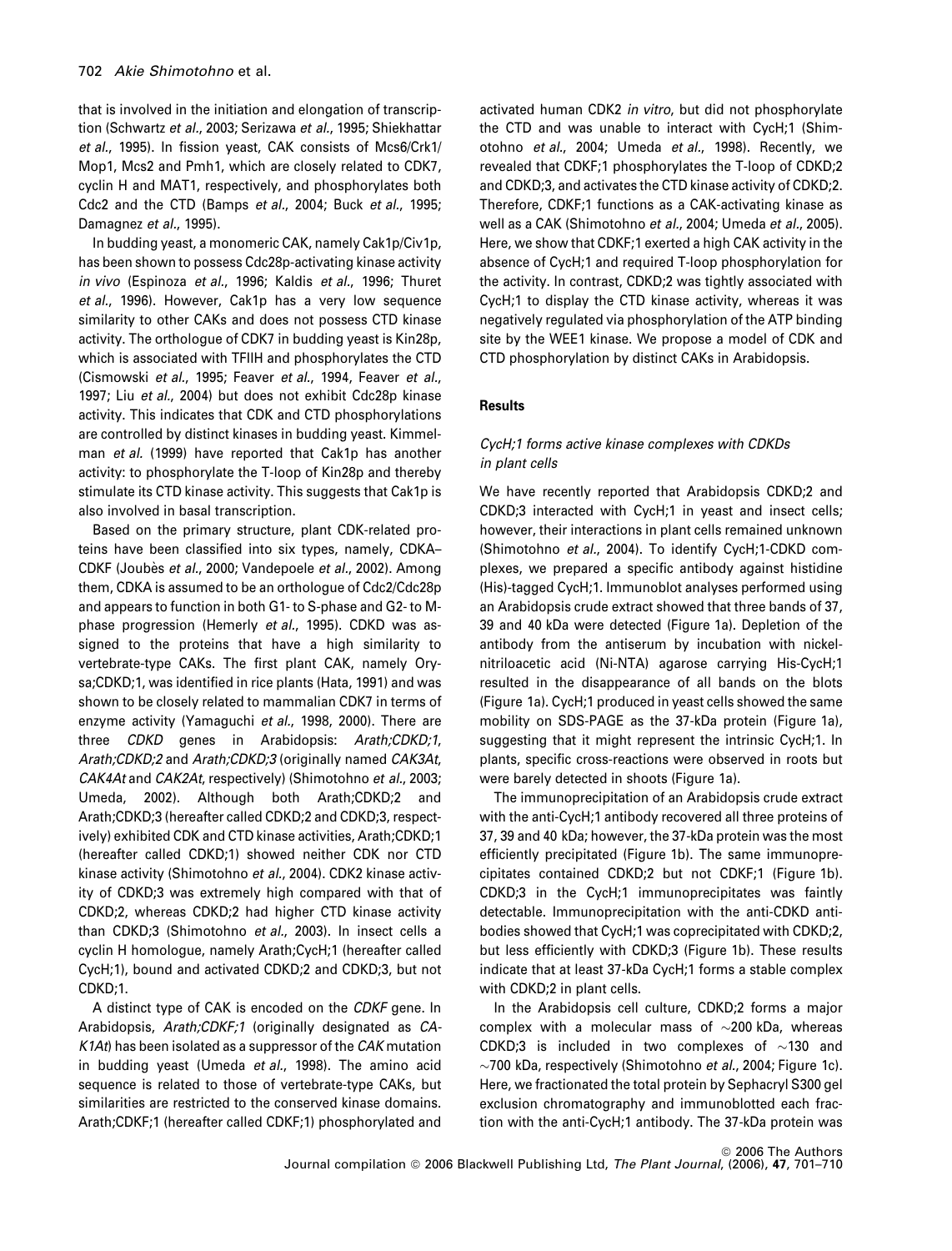

Figure 1. The CycH;1 complexes in Arabidopsis.

(a) Immunoblotting of CycH;1. Protein extracts (30  $\mu$ g) from Arabidopsis suspension cells (lanes 1 and 5), shoots (lanes 2 and 6) and roots (lanes 3 and 7) of seedlings, and from yeast cells overexpressing CycH;1 (lanes 4 and 8) were immunoblotted with either the anti-CycH;1 antibody (lanes 1–4) or with the antiserum depleted with nickel sepharose resin carrying His-CycH;1 (lanes 5–8).

(b) In vivo interaction between CycH;1 and either CDKDs or CDKF;1. Protein extracts (200  $\mu$ g) from suspension cells were immunoprecipitated with antibodies recognizing CDKD;2 (D;2), CDKD;3 (D;3), CDKF;1 (F;1) or CycH;1 (H;1); and the immunoprecipitates (IP) were immunoblotted with the indicated antibody. As a control, 15 µg of crude extract (CE) was loaded on an SDS-PAGE gel.

(c) CAK complexes in suspension cells. Protein extracts (40 mg) from suspension cells were fractionated using Sephacryl S300 gel exclusion chromatography, and  $15 \mu l$  of each fraction was immunoblotted with antibodies recognizing CDKD;2, CDKD;3 or CycH;1. A sample of 150 µl of each fraction was immnoprecipitated with the anti-CycH;1 antibody and assayed for kinase activity by using glutathione-S-transferase (GST)-CTD as the substrate. Arrowheads indicate the elution positions of marker proteins with their molecular masses.

detected in a range from 50 to 250 kDa (fraction No. 56–66), which overlaps with the fractions including CDKD;2 and CDKD;3 (Figure 1c). In contrast, the 39-kDa protein was included in fraction no. 50–62 (120–480 kDa), which corresponded well to those of CDKD;2 (Figure 1c) suggesting that it may specifically bind CDKD;2. This is consistent with the result that the 39-kDa protein was included in the immunoprecipitate with the anti-CDKD;2 antibody (Figure 1b). A kinase assay showed that the CycH;1 complex in fraction No. 50–66 exhibited kinase activity towards the glutathione-Stransferase (GST) fusion of Arabidopsis RNA polymerase II CTD (Figure 1c), but not towards the GST-fused human CDK2 (data not shown); this indicates that both the 37- and

#### Regulation of CDK-activating kinases 703

39-kDa proteins are associated with CTD kinase activity. The nature of the 40-kDa protein remains unknown; it formed a larger complex than either the 37- or 39-kDa proteins.

The kinase activity associated with CycH;1 was further investigated in a heterologous system by using tobacco BY2 cells. CycH;1 fused to green fluorescent protein (GFP) was expressed under the control of an estrogen-regulated promoter that responds to a derivative of estrogen, namely, B-estradiol (Zuo et al., 2000). Immunoprecipitation and immunoblotting with the anti-GFP antibody allowed detection of a 64-kDa protein that was also recognized by the anti-CycH;1 antibody (Figure 2a), suggesting that the anti-GFP antibody specifically precipitated CycH;1-GFP. The immunoprecipitates displayed high CDK2 and CTD kinase activities (Figure 2b), indicating that CycH;1-GFP bound and activated tobacco  $CAK(s)$ . In cell cultures treated with 1  $µM$ b-estradiol for 32 h, the GFP fluorescence was detected in both the cytoplasm and the nucleus (Figure 2c). When transformed BY2 cells were synchronized with aphidicolin, the distribution of the GFP fluorescence did not vary throughout the cell cycle (data not shown). The transient expression of GFP-fused CycH;1 in onion (Allium cepa) epidermal cells showed a similar localization in the cytoplasm and nuclei (Figure 2d).

# The WEE1 kinase downregulates CDKDs by tyrosine phosphorylation

The amino acid sequences of all A- and B-type CDKs in Arabidopsis possess conserved Thr and tyrosine (Tyr) residues in the ATP-binding site (Figure 3a); these residues may be the targets for phosphorylation by the WEE1 kinase. However, we found that CDKDs also have the typical Thr/Tyr residues (Thr21 and Tyr22 on CDKD;1; Thr23 and Tyr24 on CDKD;2; and Thr22 and Tyr23 on CDKD;3), whereas they are not conserved in vertebrate CAKs (Figure 3a). This raised an interesting question – are plant CDKDs controlled by the WEE1 kinase?

As CDK phosphorylation by WEE1 has not been demonstrated in plants, we first tested whether Arabidopsis WEE1 could phosphorylate CDKA;1 in vitro. The GST-fused WEE1 efficiently phosphorylated GST-CDKA;1 but not GST-CDKA;1 carrying a substitution of Tyr15 with phenylalanine (Phe) (Figure 3b). No phosphorylation was observed with the control GST protein. This indicated that WEE1 could phosphorylate Tyr15 on monomeric CDKA;1. Similar assays were conducted using maltose binding protein (MBP)-fused CDKD;1, CDKD;2 and CDKD;3 as substrates. To exclude autophosphorylation, a lysine (Lys) residue in the catalytic cleft of each CDKD was changed to arginine (Arg). GST-WEE1 phosphorylated MBP-CDKD;2 and MBP-CDKD;3 but neither MBP-CDKD;1 nor the control MBP protein (Figure 3b,c). The phosphorylation signal disappeared when either Tyr24 of CDKD;2 or Tyr23 of CDKD;3 was substituted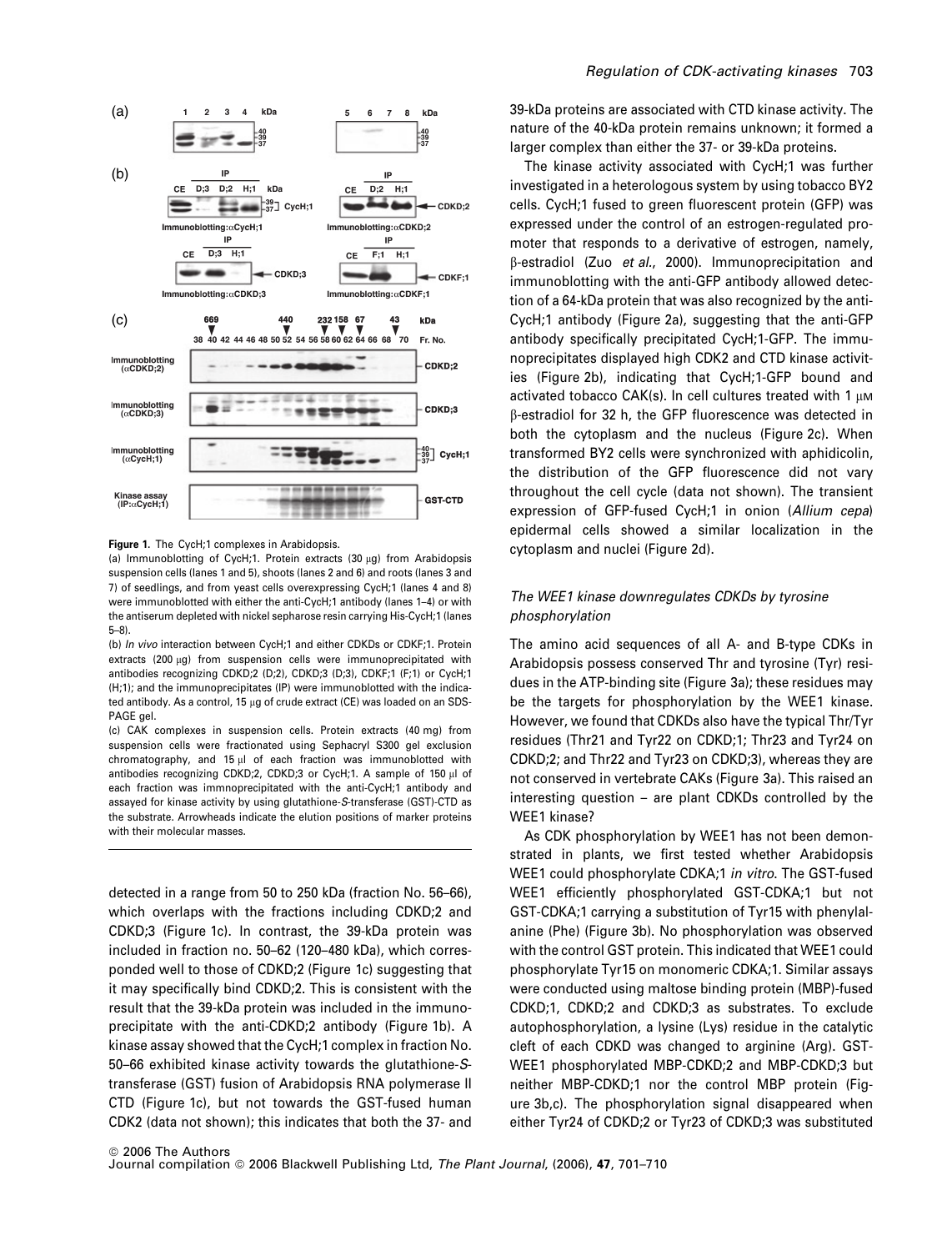

Figure 2. Expression of CycH;1-GFP in tobacco BY2 and onion epidermal cells.

(a) Immunological detection of CycH;1-GFP in tobacco BY2 cells. Transgenic BY2 cells were synchronized with aphidicolin and then treated with 1  $\mu$ M  $\beta$ estradiol for 32 h after release from the aphidicolin block. Protein extracts (15  $\mu$ g) from cells expressing either green fluorescent protein (GFP) alone (lanes 1, 3 and 5) or CycH;1-GFP (lanes 2, 4 and 6) were immunoblotted with the anti-CycH;1 antibody (lanes 1 and 2), and 200  $\mu$ g of protein extracts was immunoprecipitated with the anti-GFP antibody and detected with either the anti-CycH;1 (lanes 3 and 4) or the anti-GFP (lanes 5 and 6) antibody, as indicated.

(b) CDK and CTD kinase activities of CycH;1-GFP. Protein extracts (200  $\mu$ g) from cells either expressing GFP alone (lane 1) or CycH;1-GFP (lane 2) were immunoprecipitated with the anti-GFP antibody, and the immunoprecipitates were subjected to a kinase assay by using either GST-CDK2 (K33R) or GST-CTD as the substrate. To exclude the possibility of autophosphorylation, the lysine residue in the catalytic domain of CDK2 was substituted with arginine (K33R). (c) Subcellular localization of CycH;1-GFP in tobacco BY2 cells. Fluorescent microscopic images of CycH;1-GFP (left) and the corresponding differential interference contrast (DIC) images (right) are shown. Scale bar = 40  $\mu$ m.

(d) Subcellular localization of GFP-fused CycH;1 and WEE1 in onion epidermal cells. Fluorescent (left) and bright-field (right) images of cells are shown. CycH;1 fused to GFP at the amino terminus and the carboxy terminus were tested. Scale bar  $= 100 \mu m$ .

with Phe. These results suggested that the conserved Tyr residues of CDKD;2 and CDKD;3 are targeted by WEE1. CDKF;1 has Tyr32 in the corresponding region; however, the



Figure 3. Arabidopsis WEE1 phosphorylates CDKDs as well as CDKA;1. (a) Alignment of amino-terminal amino acids of Arabidopsis CDKs and CAKs. The conserved threonine (T) and tyrosine (Y) residues in the ATP-binding site are indicated by bold letters. Numbers indicate amino acid positions. Dashes represent gaps introduced to give maximal identity.

(b) Phosphorylation of CDKA;1 by WEE1. GST-CDKA;1 [either wild-type (WT) or Y15F mutant] was incubated with 10 ng of either glutathione-S-transferase (GST) or GST-WEE1 in the presence of  $[\gamma^{-32}P]$ ATP. Either GST or maltose binding protein (MBP) alone were used as controls.

(c) Phosphorylation of CDKD;2 and CDKD;3 by WEE1. MBP-CDKDs were reacted with 10 ng of either GST or GST-WEE1. To exclude autophosphorylation of the substrates, each lysine (K) residue in the catalytic domain of CDKDs was substituted with arginine (R). To determine the phosphorylation sites, Y24 in CDKD;2 and Y23 in CDKD;3 were substituted with phenylalanine (F). An asterisk indicates the autophosphorylation signal of GST-WEE1.

(d) WEE1 downregulates CDKD;2 in Arabidopsis root protoplasts. CDKD;2 was co-expressed with either an empty vector pMESHI (lane 1) or with 10 µg (lane 2) or 50  $\mu$ g (lane 3) of pMESHI-WEE1. Total protein (10  $\mu$ g) was immunoblotted with the anti-CDKD;2 antibody. Protein extract (100  $\mu$ g) was immunoprecipitated with the anti-hemagglutinin (anti-HA) antibody, followed by a phosphorylation reaction using GST-CTD as a substrate.

preceding Thr is missing (Figure 3a). However, as CDKF;1 showed high autophosphorylation activity, we could not examine Tyr32 phosphorylation.

To test whether WEE1 inhibits CDKD activity in plant cells, we co-expressed c-myc and hemagglutinin (HA) epitopetagged forms of WEE1 and CDKD, respectively, in Arabidopsis root protoplasts. As CDKD;3 was not expressed in the protoplasts for unknown reasons, only CDKD;2 was assessed for CTD kinase activity by using immunoprecipitates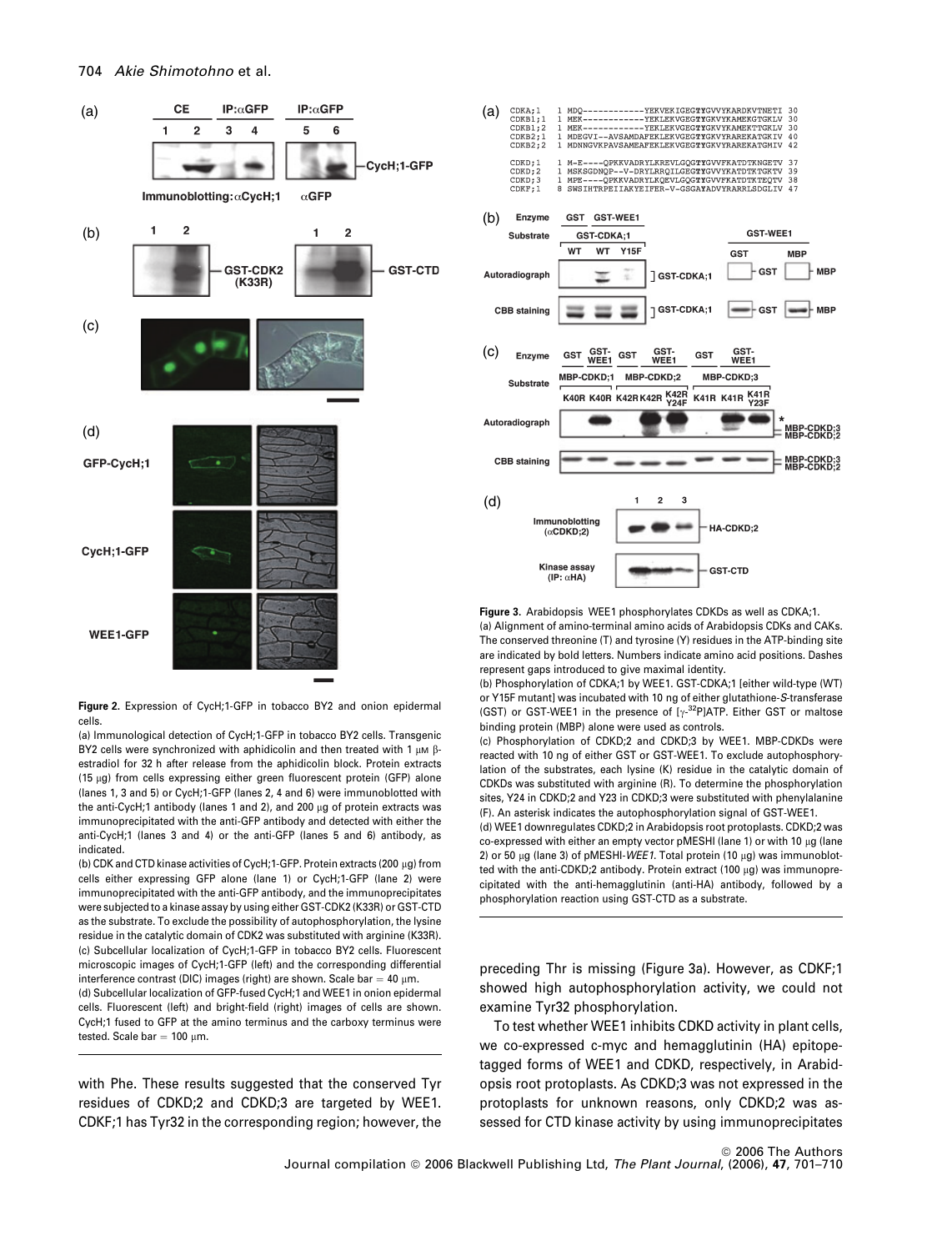with an anti-HA antibody. The enzyme activity was decreased by co-expression with myc-WEE1 (Figure 3d, lane 2), and this result was reproducible, suggesting that WEE1 downregulated CDKD;2 in the protoplasts. Increasing the expression level of myc-WEE1 resulted in the lower accumulation of HA-CDKD;2 (Figure 3d, lane 3); thus, we failed to compare the kinase activities. GFP-fused WEE1 displayed nearly exclusive nuclear localization in A. cepa epidermal cells (Figure 2d).

#### CDKF;1 is involved in CDK activation in plant cells

We identified Arabidopsis mutants of CDKD;1 and CDKD;3 from T-DNA insertion collections. T-DNAs were inserted into the second exon of CDKD;1 and the third exon of CDKD;3, as shown in Figure 4a. Each mutant was backcrossed with wild-type plants three times, and a homozygous line containing a single T-DNA insertion was established by genomic Southern hybridization with a labeled T-DNA probe (data not shown). RT-PCR with the CDKD;1 mutant (hereafter called cdkd;1-1) showed that the cDNA upstream to the T-DNA insertion site was amplified from the mRNA of shoots and roots; however, the downstream region was not amplified at all (Figure 4b). RT-PCR with the CDKD;3 mutant (hereafter called cdkd;3-1) showed that neither the cDNA upstream nor downstream to the T-DNA insertion site was amplified (Figure 4b). Both mutants showed no developmental defects throughout the life cycle under normal growth conditions (Figure 4c), suggesting that CDKD;1 and CDKD;3 do not play an essential role in plant development.

In Arabidopsis, CDKD;3 and CDKF;1 were assumed to be the major kinases that catalyze the T-loop phosphorylation of CDKs (Shimotohno et al., 2003, 2004; Umeda et al., 1998). However, as described above, CDKD;3 was not essential for plant growth, leading to the proposal that CDKF;1 is responsible for the majority of the CDK kinase activities in Arabidopsis cells. Previously, we reported that CDKF;1 phosphorylates and activates human CDK2 in vitro (Umeda et al., 1998); however, in vivo interaction with endogenous Arabidopsis CDKs remains unknown. Here, we co-expressed myc-CDKF;1 and HA-CDKA;1 in Arabidopsis root protoplasts, and the immunoprecipitates with the anti-HA antibody were subjected to a kinase assay. As shown in Figure 5a, HA-CDKA;1 displayed histone H1-kinase activity only when myc-CDKF;1 was co-expressed, indicating that CDKA;1 required CDKF;1 to exert its enzyme activity.

CDKF;1 also has a conserved Thr residue (Thr290) within the T-loop (Umeda et al., 1998). This prompted us to examine whether T-loop phosphorylation is required for CDKF;1 activity. When myc-CDKF;1 carrying the substitution of Thr290 with alanine was co-expressed with HA-CDKA;1 in root protoplasts, HA-CDKA;1 did not exhibit kinase activity at all (Figure 5a). We then expressed either the wild-type or the T290A mutant of myc-CDKF;1 in root protoplasts, and its



Figure 4. T-DNA insertion mutants of CDKD;1 and CDKD;3.

(a) Schematic diagrams of the CDKD;1 and CDKD;3 genes. Exons and introns are indicated by boxes and solid bars, respectively. Black and open boxes represent coding and non-coding regions, respectively, on which the T-DNA insertion sites are shown. Arrowheads indicate primers that were used for RT-PCR. Scale bar  $= 250$  bp.

(b) Expression analysis of the mutants. RT-PCR was conducted with total RNA from shoots (S) and roots (R) of either wild-type (WT) or mutant seedlings by using the indicated sets of primers. The amplified cDNAs were stained with ethidium bromide. TUBULIN 4 (TUB4) was used as a control.

(c) Eighteen-day-old seedlings of WT and T-DNA insertion mutants. Scale  $bar = 1 cm$ .

activity was tested by using GST-CDK2 as a substrate. The result showed that the T-loop mutation significantly reduced the kinase activity of myc-CDKF;1 (Figure 5b). These results suggest that the phosphorylation of Thr290 on CDKF;1 is indispensable for CDK activation in plant cells.

## Discussion

Our results showed that CycH;1 forms a stable complex with CDKD;2 in Arabidopsis cells. GFP-fused CycH;1 was localized in the cytoplasm and nuclei, similar to the localization of CDKD;2 (Shimotohno et al., 2004). This is in contrast to other organisms where cyclin H and CAK complexes are exclusively localized to the nucleus (Jordan et al., 1997; Kaldis, 1999; Krempler et al., 2005). During seed germination in Arabidopsis, transcripts of CycH;1 and CDKD;2 accumulate before the activation of cell division in the root apex (Menges et al., 2005). The first signs of germination are the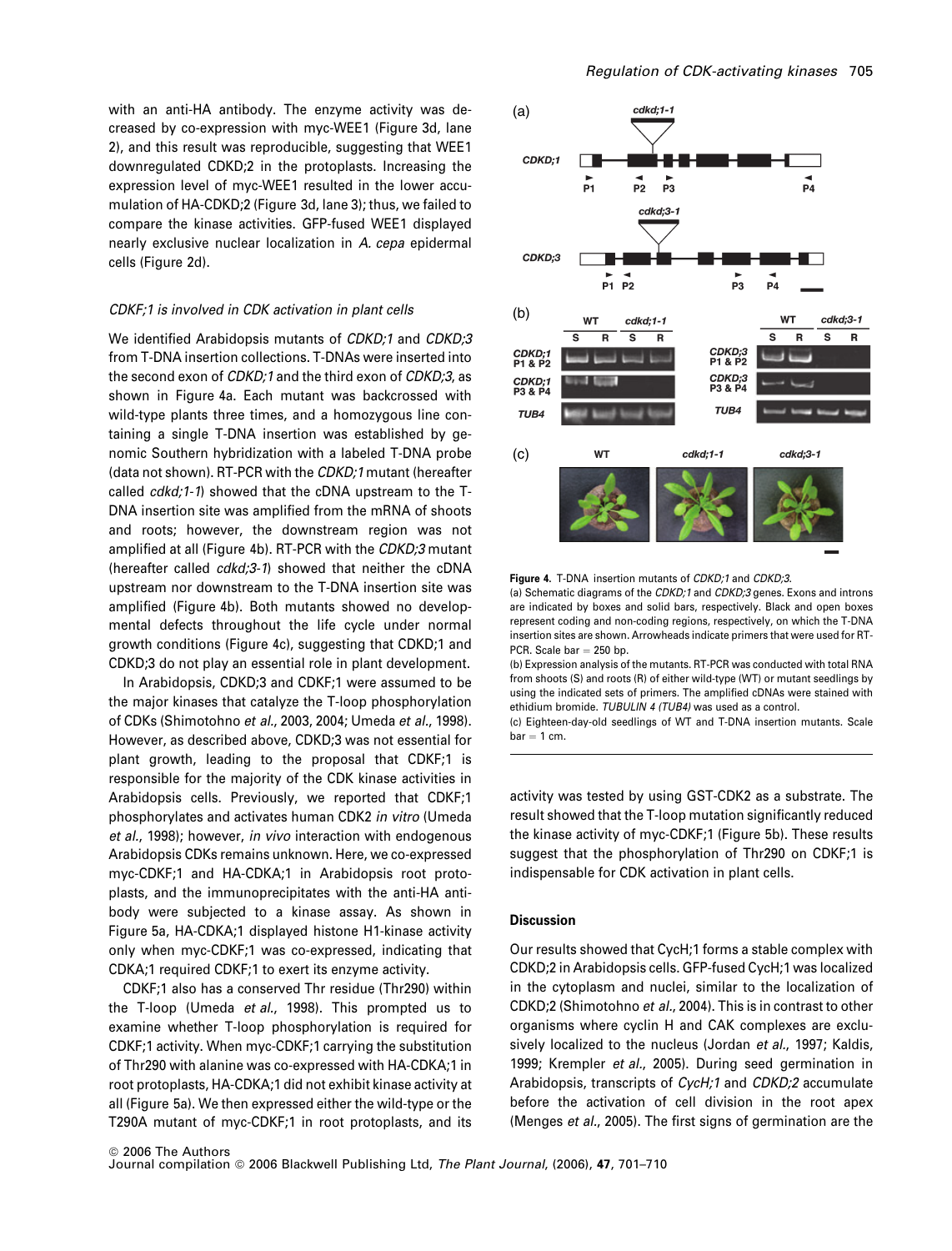

Figure 5. T-loop phosphorylation of CDKF;1 is indispensable for CAK activity.

(a) Histone H1 kinase activity of CDKA;1 in Arabidopsis root protoplasts. HA-CDKA;1 and/or myc-CDKF;1 [wild-type (WT) or T290A mutant] were expressed in root protoplasts, and 10  $\mu$ g of crude extracts was immuoblotted with either the anti-CDKA;1 or the anti-CDKF;1 antibody. As a control, pMENCHU and/or pMESHI vectors (Vec) were introduced into root protoplasts. Endogenous CDKA:1 and CDKF:1 were also detected. Protein extracts (100 ug) were immunoprecipitated with the anti-hemagglutinin (anti-HA) antibody and assayed for histone H1 kinase activity.

(b) Loss of CDKF;1 activity by T-loop mutation. Either WT or the T290A mutant of myc-CDKF;1 was expressed in Arabidopsis root protoplasts, and 5 µg of crude extracts was immunoblotted with the anti-CDKF;1 antibody. Crude extracts (100 µg) were immunoprecipitated with the anti-c-myc antibody, and the immunoprecipitates (IP) were subjected to a kinase assay in which glutathione-S-transferase (GST)-CDK2 (K33R) was used as the substrate.

resumption of essential transcription, DNA repair or other metabolic processes. Therefore, the CycH;1-CDKD;2 complex may be involved in transcription via CTD phosphorylation during early seed germination. We failed to observe a tight interaction between CycH;1 and CDKD;3. This was surprising because CycH;1 interacted with CDKD;3 in a yeast two-hybrid assay, and it enhanced the kinase activity in insect cells (Shimotohno et al., 2004). The 37-kDa protein of CycH;1 formed a protein complex of  $\sim$ 100 kDa in gel filtration fractions (fraction no. 62–66) that contained a significant quantity of CDKD;3 (Figure 1c). Moreover, the GFP-fused CycH;1, which was overexpressed in tobacco BY2 cells and immunoprecipitated with the anti-GFP antibody, displayed not only CTD but also CDK kinase activity, an indication that the CAK activity was efficiently recovered with the GFP tag. It is probable that the CycH;1-CDKD;3 complex is not as stable as the CycH;1-CDKD;2 complex in vivo; thus, it might be dissociated during immnoprecipitation with the anti-CycH;1 antibody, which might recognize the CycH;1-CDKD;3 complex less efficiently.

The anti-CycH;1 antibody recognized three Arabidopsis proteins of 37, 39 and 40 kDa. The 37-kDa protein was considered as the intrinsic CycH;1 because the recombinant protein that was expressed in yeast cells showed the same mobility on SDS-PAGE. Immunoprecipitation experiments showed that both the 37- and 39-kDa proteins bound CDKD;2. However, gel filtration chromatography resolved the 37-kDa protein in fractions that overlapped with those of CDKD;2 and CDKD;3, whereas the peak fraction (fraction No. 58–60) of the 39-kDa protein was almost the same as that of CDKD;2. This suggests that the 39-kDa protein may have a higher affinity to CDKD;2. In mammals, two kinases – cyclin C-CDK8 and CK2 – have been identified that phosphorylate cyclin H and regulate its activity (Akoulitchev et al., 2000; Schneider et al., 2002). However, a protein phosphatase treatment caused no mobility shift of CycH;1 on SDS-PAGE (data not shown), suggesting that a protein modification other than phosphorylation may produce the CycH;1 variants (Krempler et al., 2005). Note that it is still possible that the 39- and 40-kDa bands are not associated with CycH;1 isoforms, but rather with other proteins that contain epitope(s) similar to that of CycH;1.

The protein kinase WEE1 was described in fission yeast, where mutated cells showed a small cell (wee) phenotype caused by premature entry into mitosis (Featherstone and Russell, 1991; Russell and Nurse, 1987). WEE1 is encoded at a single locus in the Arabidopsis genome, and its overexpression in fission yeast caused cells to elongate without cell division (Sorrell et al., 2002). A similar result was also reported with a maize WEE1 homologue that was able to inhibit the activity of p13<sup>suc1</sup>-adsorbed CDK from maize (Sun et al., 1999). However, the direct link between CDKs and WEE1 has not been demonstrated in plants. Here, we reported that Arabidopsis WEE1 phosphorylated a specific Tyr residue within the ATP-binding site of CDKA;1 in vitro, suggesting that it has the same specificity as yeast and vertebrate WEE1 (Featherstone and Russell, 1991; Gould and Nurse, 1989; Lundgren et al., 1991; Parker and Piwnica-Worms, 1992; Parker et al., 1992). As recombinant CDKA;1 was expressed in *Escherichia coli*, Arabidopsis WEE1 may have the ability to phosphorylate monomers of CDKA;1. To our knowledge, there is no report of WEE1 phosphorylating CDK monomers in fission yeast and vertebrates (Parker et al., 1992).

Interestingly, WEE1 also phosphorylated CDKD;2 and CDKD;3 in vitro, and CDKD;2 kinase activity was inhibited by WEE1 in Arabidopsis root protoplasts. This indicates that CAK activity is regulated by WEE1. Arabidopsis WEE1 is strongly S-phase regulated (Menges et al., 2005); thus, it is likely that CDKD activities may be downregulated in the S phase. Our mutational analyses revealed that WEE1 targeted the specific Tyr residues of CDKD;2 and CDKD;3. The Thr and Tyr residues within the ATP-binding site are conserved not only in Arabidopsis CDKDs but also in other plant CDKDs.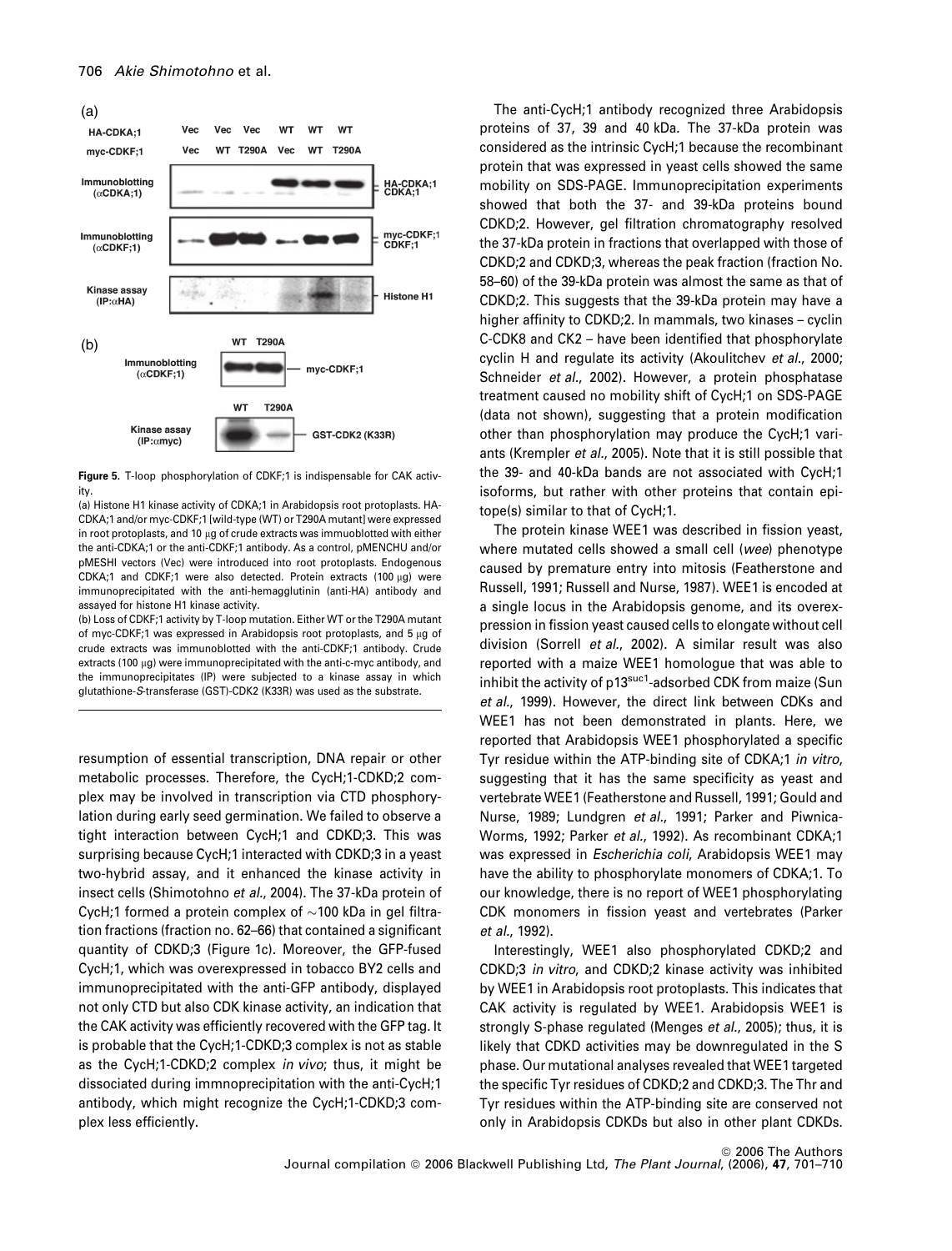Therefore, CDKD phosphorylation by WEE1 may be a common regulatory mechanism of plant CAKs. Although CDK7/p40MO15-related proteins in vertebrates lack the Thr/ Tyr motif, those in budding and fission yeasts possess conserved residues, namely, Thr17 and Tyr18 on Kin28p and Thr21 and Tyr22 on Mcs6. This suggests that they may be also controlled by WEE1 kinases. CDKD;1 also has the typical Thr/Tyr motif but was not phosphorylated by WEE1 in our assay. This distinct feature of CDKD;1 was noted in the T-loop phosphorylation; CDKF;1 phosphorylated CDKD;2 and CDKD;3 but not CDKD;1 regardless of the conserved Thr residue within the T-loop (Shimotohno et al., 2004).

We observed previously that CDKD;3 and CDKF;1, but neither CDKD;1 nor CDKD;2, were able to suppress the  $c$ ak1<sup>ts</sup> mutation of budding yeast (Shimotohno *et al.,* 2003). In fact, a significant level of CDK kinase activity was detected with CDKD;3 and CDKF;1, but not with CDKD;1 and CDKD;2 (Shimotohno et al., 2003, 2004; Umeda et al., 1998). Here, we demonstrated that a knockout mutant of CDKD;3 showed no defect in plant development. In contrast, a homozygous mutant of CDKF;1 showed a severe defect under the same growth conditions (C.K. and M.U., unpublished data). Therefore, it is likely that CDKF;1 plays a major role in CDK phosphorylation and activation. The CDK kinase activity of recombinant CDKF;1 produced in insect cells was 10-fold higher than that of CDKD;3 (Shimotohno et al., 2004), thus supporting the above idea. Based on these results, we propose a model for CDK and CTD phosphorylation in Arabidopsis: the Tloop of CDKs is phosphorylated by CDKF;1, and CTD is phosphorylated by CycH;1-CDKD;2, which is negatively regulated by the WEE1 kinase (Figure 6). CycH;1-CDKD;2 also exhibits CDK kinase activity, but its level is significantly lower than that of CDKF;1 (Shimotohno et al., 2003, 2004). The manner in which different kinases are engaged in CDK and CTD phosphorylation is similar to that observed in budding yeast; Kin28p phosphorylates the CTD (Cismowski et al., 1995; Feaver et al., 1994), and Cak1p phosphorylates and activates Cdc28p (Espinoza et al., 1996; Kaldis et al., 1996; Thuret et al., 1996). Kimmelman et al. (1999) reported that Cak1p is also involved in basal transcription through Kin28p phophorylation. Similarly, Arabidopsis CDKF;1 phosphorylates Ser162 and Thr168 within the T-loop of CDKD;2 and activates its CTD kinase activity (Figure 6; Shimotohno et al., 2004; Umeda et al., 2005). Therefore, despite the low sequence similarity, CDKF;1 is functionally related to budding yeast Cak1p. This is supported by recent biochemical studies on CAKs (Tsakraklides and Solomon, 2002); Cak1p and CDKF;1 displayed a preference for cyclin-free CDK substrates, were insensitive to the protein kinase inhibitor 5'-fluorosulfonylbenzoyladenosine (FSBA), and were insensitive to the mutation of a highly conserved Lys residue found in



Figure 6. Phosphorylation of CDK and CTD in Arabidopsis. CDKF;1 is activated by phosphorylation of T290 within the T-loop and exerts CDK kinase activity to control the cell cycle. CDKF;1 forms an active 130-kDa complex in Arabidopsis; hence, some unknown subunit(s) (X) may be included in the complex. Another activity of CDKF;1 is to phosphorylate and activate CDKD;2, which forms a stable complex with CycH;1 to display CTD kinase activity. The CDK kinase activity of CycH;1-CDKD;2 is significantly lower than that of CDKF;1. CDKD;2 is downregulated by WEE1, which phosphorylates Y24 in the ATP-binding site of CDKD;2.

the nucleotide binding pocket. Moreover, Kaldis et al. (1998) revealed that Cak1p was localized in both the nucleus and cytoplasm in a manner similar to CDKF;1. Conservation of these unusual properties in budding yeast and Arabidopsis may indicate shared evolutionary requirements in cell-cycle regulation and transcription.

In Arabidopsis root protoplasts, CDKA;1 was active when it was co-expressed with CDKF;1. This clearly shows that a plant CDK requires CAK for its activity. Using database searches, CDKF;1 homologues were found only in plant species, namely Euphorbia, rice (Oryza sativa) and soybean (Glycine max), but not in other kingdoms (Umeda et al., 2005). All the four plant CDKFs contain the phosphoregulatory site within the T-loop. A mutation of Thr290 in the T-loop region of CDKF;1 dramatically reduced CAK activity, suggesting that T-loop phosphorylation is essential for CDKF activity in vivo (Figure 6). Therefore, the identification of an upstream kinase will be particularly interesting because it will link internal and/or external signals to cellcycle machinery that governs not only cell proliferation but also cell differentiation during plant development.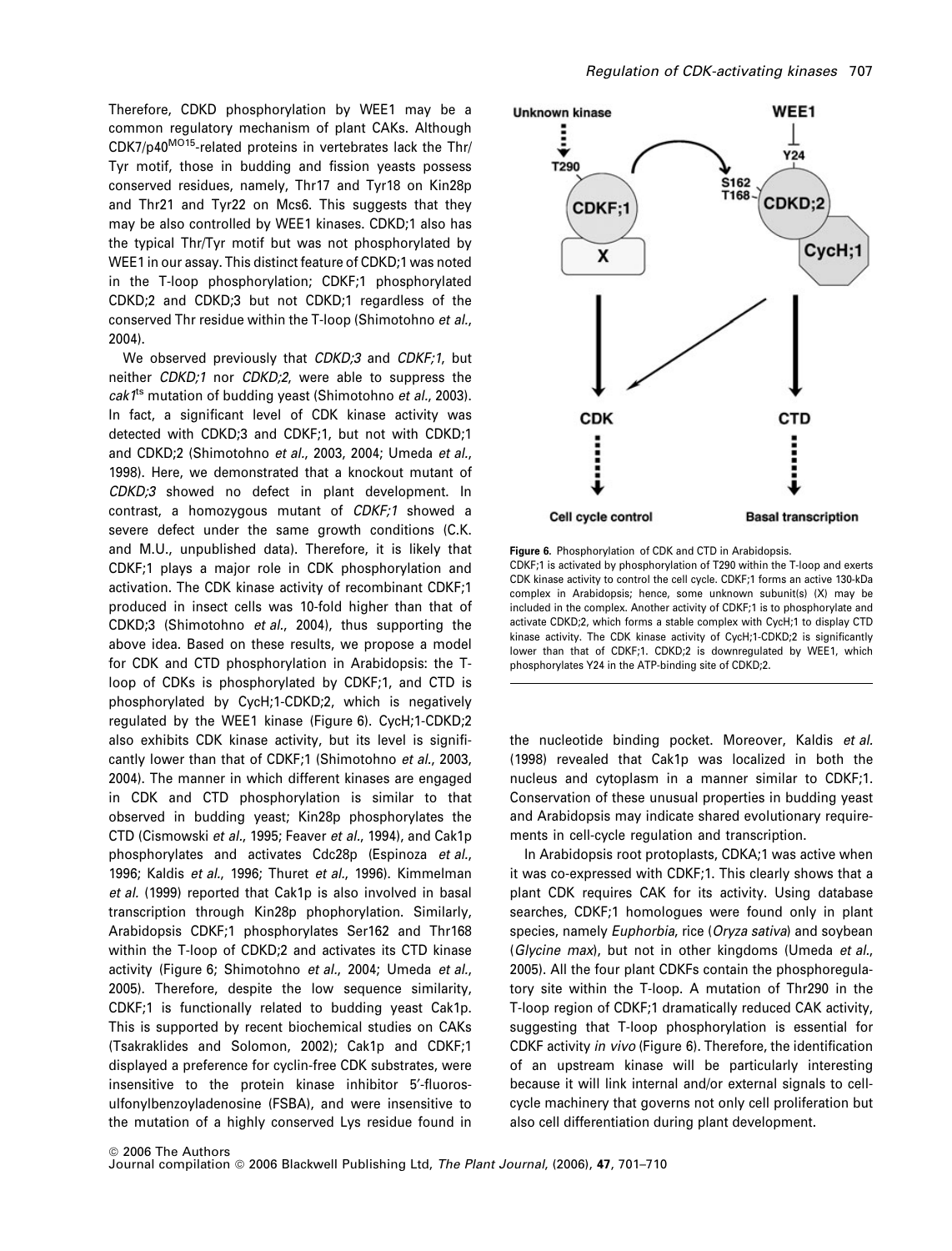#### Experimental procedures

## Plant material

Arabidopsis thaliana (ecotype Columbia) plants were grown at 23°C under continuous light conditions. For the isolation of protoplasts, 50–70 root segments from 10-day-old seedlings grown on Murashige and Skoog (Sigma, St Louis, MO, USA) agar plates were used. An Arabidopsis cell suspension culture was maintained as described previously (Glab et al., 1994). Tobacco BY2 cells were maintained in a modified Murashige and Skoog medium as described by Nagata et al. (1992). Total protein was extracted from the suspension cells 4 days after subculture (Magyar et al., 1997).

## Identification of T-DNA insertion mutants

The T-DNA insertion mutants of CDKD:1 and CDKD:3 were isolated from the collections of the Max-Planck-Institute für Züchtungsforschung (Ríos et al., 2002) and The Salk Institute, respectively. Seed stock numbers of cdkd;1-1 and cdkd;3-1 are MPI8258 and SALK\_120536, respectively. The insertions were examined by genomic PCR with Ex Taq DNA polymerase (TaKaRa, Tokyo, Japan) by using a set of primers that hybridize to the T-DNA and each CDKD; 5'-CTGGGAATGGCGAAATCAAGGCATC-3¢ and 5¢-GTTGCTGATAGGT-ATCTAAAGCGAGAGGT-3' were used for cdkd;1-1 and 5'-GGA-TTTTCGCCTGCTGGGGCAAACCAGCGT-3¢ and 5¢-CAGCCAAAG-AAAGTTGCTGATAGGTATCTC-3' for cdkd;3-1. The nucleotide sequences of the amplified fragments were determined to identify the T-DNA insertion site. Each line was backcrossed with wild-type plants three times. The Titanium One-Step RT-PCR kit (BD Biosciences Clontech, San Diego, CA, USA) was used for RT-PCR with total RNA from shoots and roots of 21-day-old seedlings. In a total reaction volume of 10  $\mu$ l, 0.1  $\mu$ g of RNA and the following primers were used: either 5'-TTGCTTGTGATCCGATTAGAGAGTT-3' (P1) and 5¢-CATCACCAGGCGAAAGATAGAGATT-3¢ (P2) or 5¢-CCAAACAAC-TTGTTGATAGGACCCA-3' (P3) and 5'-TAGACAGAAAGAATGA-TTCAAACTA-3' (P4) for cdkd;1-1; and either 5'-CGAATTCGTCGA-CATGCCGGAGCAGCC-3' (P1) and 5'-GAACTCAAAGACAAGATGCA-3¢ (P2) or 5¢-AGTGGCCGGATTTAACAAAG-3¢ (P3) and 5¢-TCCTT-GTCAACATGAGACTT-3¢ (P4) for cdkd;3-1. As a control, TUB4 cDNA was amplified by using primers 5'-CTCTGTGCATCAGCTTGTC-GAAAACG-3¢ and 5¢-CCGAGGGAGCCATTGACAACATCTT-3¢. The PCR conditions were one cycle at 50°C for 60 min and at 94°C for 5 min; 35 cycles at 94°C for 30 sec, at 65°C for 30 sec and at 68°C for 1 min; and one cycle at  $68^{\circ}$ C for 2 min.

# Plasmid construction

The coding regions of WEE1 and CycH;1 were amplified by PCR and cloned into the GATEWAY entry vector pENTR/D-TOPO (Invitrogen, San Diego, CA, USA). Recombination reactions were performed between the entry clones and the destination vectors pDEST15 and pDEST17 by using LR Clonase (Invitrogen) to produce His-tagged CycH;1 and GST-fused WEE1, respectively. The destination vector pYES-DEST52 (Invitrogen) was used to express CycH;1 in Saccharomyces cerevisiae strain YPH500. Yeast protein extracts were prepared as described previously (Vitaly, 2000). For transient expression in A. cepa epidermal cells, the destination vectors either pGWB5 or pGWB6 (gifts from Dr Nakagawa, Shimane University, Matsue, Japan) were used to produce WEE1-GFP, CycH;1-GFP (or GFP-CycH;1), respectively. To express CycH;1-GFP in an estrogeninducible manner, the CycH; 1-GFP fragment with the Xhol site at the N-terminal end and the Spel site at the C-terminal end was PCR-

amplified and cloned into the Xhol/Spel sites of pER8 (Zuo et al., 2000). For expression in Arabidopsis root protoplasts, cDNAs of WEE1, CDKF;1 and CDKA;1 were cloned into either the Sall site of pMESHI or the EcoRI site of pMENCHU (Ferrando et al., 2000, 2001) to produce myc-WEE1, myc-CDKF;1 and HA-CDKA;1, respectively. Nucleotide substitutions were introduced using a Mutan-Super Express Km kit (TaKaRa). cDNAs of CDKA;1, CDKD;2 and CDKD;3 were cloned into the EcoRI site of pGEX-5X-1 (Amersham Biosciences, Piscataway, NJ, USA) and either the BamHI/Sall or the EcoRI site of pMAL-c2X (New England BioLabs, Beverly, MA, USA) to produce GST-CDKA;1, MBP-CDKD;2 and MBP-CDKD;3, respectively. The other constructs have been described previously (Shimotohno et al., 2004).

## Protein expressions in Escherichia coli

pGEX and pDEST15 vectors were transformed into the E. coli strain of either BL21 or BL21-AI (Invitrogen), respectively. The transformants were grown at 27 $\degree$ C to an OD<sub>600</sub> of 0.6–0.8, followed by induction with either 0.2 mm isopropyl  $\beta$ -D-thiogalactoside (IPTG) or 0.2% L-arabinose, and allowed to continue culturing for 4–6 h. GST-fusion proteins were purified with glutathione-Sepharose 4B (Amersham Biosciences). The purification of GST-fused human CDK2 (carrying the K33R mutation) and Arabidopsis CTD has been described previously (Poon et al., 1993; Umeda et al., 1998). MBP-fused proteins were expressed in E. coli BL21 cells; these cells were grown to an  $OD_{600}$  of 0.4–0.6, followed by induction with 0.4 mm IPTG, allowed to continue culturing for a further 5 h, and were then purified with amylose resin (New England Biolabs). His-tagged CycH;1 was expressed in E. coli BL21-AI cells, as described above, and purified using a nickel-Sepharose column (Qiagen, Hilden, Germany).

# Protein expressions in plant cells

Agrobacterium-mediated transformation of tobacco BY2 cells was performed as described by Ito et al. (1998). For synchronization, a 7-day-old culture was diluted 1:9, mixed with 5 mg  $I^{-1}$  aphidicolin, and cultured for 24 h. Aphidicolin was then removed by washing the cells with the fresh medium to restart the cell cycle. In order to express CycH;1-GFP, 1  $\mu$ M  $\beta$ -estradiol was added to the culture just after release from the aphidicolin block. The preparation and transfection of Arabidopsis root protoplasts has been described previously (Abel and Theologis, 1994). Protoplasts ( $2 \times 10^5$  cells) were transfected with 50  $\mu$ g of plasmid DNA and incubated at 22 $^{\circ}$ C for 12 h under continuous illumination. Transient expression in A. cepa epidermal cells was conducted as described by Shimotohno et al. (2004). The GFP fluorescence was observed with a confocal laser scanning microscope system (MicroRadiance MR/AG-2; Bio-Rad, Hercules, CA, USA).

## Immunoblotting and kinase assay

A polyclonal antibody was raised in rabbits against the His-tagged CycH;1 produced in E. coli. The antiserum was purified with a HiTrap rProtein A FF affinity column (Amersham Biosciences) and then with a HiTrap N-hydroxysuccinimide (NHS)-activated HP affinity column (Amersham Biosciences) that covalently bound His-CycH;1. Depletion of the antibody was performed with His-CycH;1 as described by Shimotohno et al. (2003). Immunoblotting was conducted by using an ECL Western Blotting Detection kit (Amersham Biosciences). Phosphatase treatment was performed with 200 U of lambda protein phosphatase (New England Biolabs) in a buffer (50 mm Tris-HCl, 0.1 mm Na<sub>2</sub>EDTA, 5 mm DTT, 0.01% polyoxy-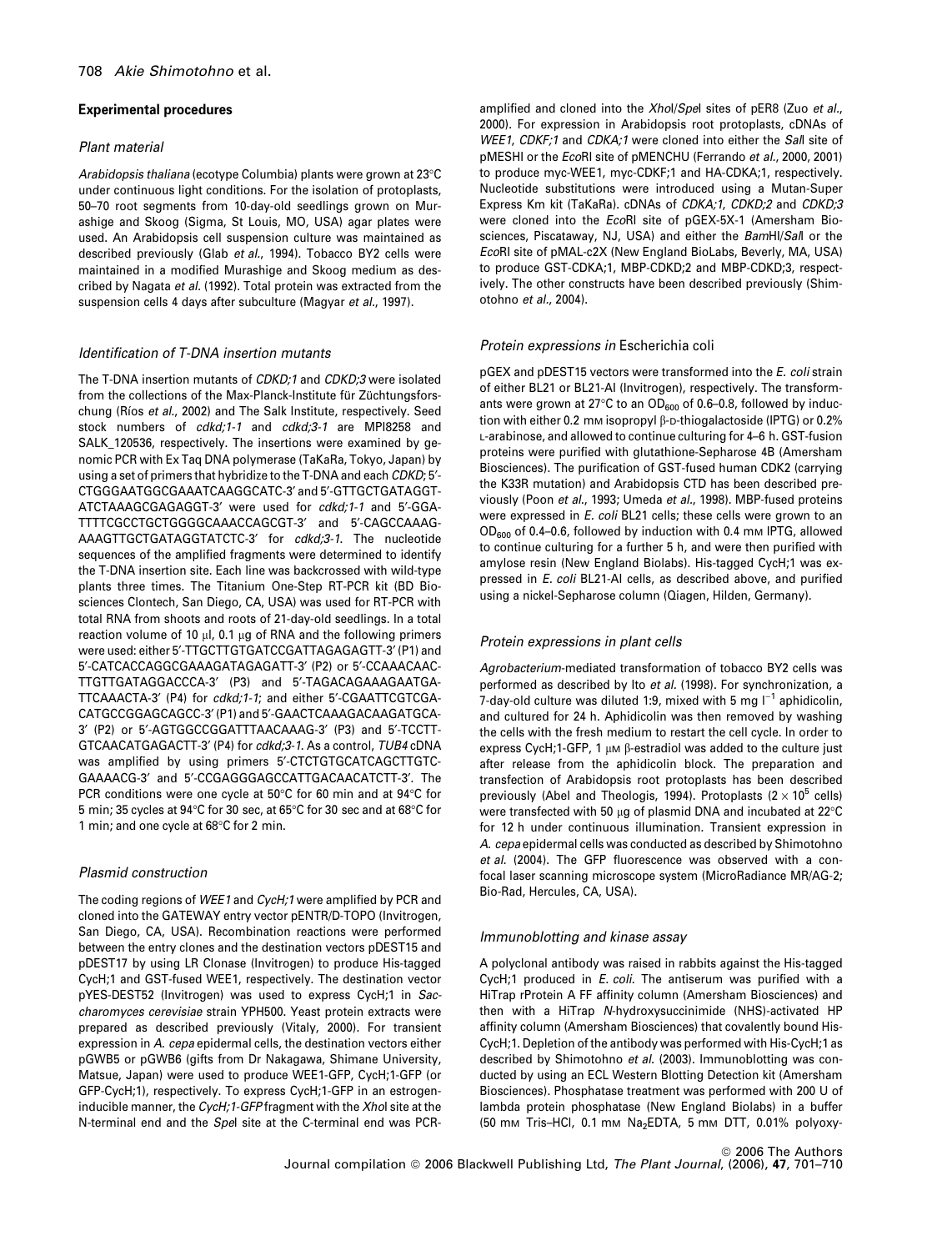ethylene lauryl ether, pH 7.5) at 30°C for 1 h. The kinase assay was performed as described previously (Shimotohno et al., 2004; Umeda et al., 1998). Immunoprecipitation was conducted either with specific antibodies or with the anti-HA (12CA) monoclonal antibody (Roche, Indianapolis, IN, USA), an anti-c-myc monoclonal antibody (Berkeley Antibody Company, Richmond, CA, USA) or an anti-GFP polyclonal antibody (Medical & Biological Laboratories, Nagoya, Japan) as described by Umeda et al. (1998). Fractionation of Arabidopsis protein extracts by Sephacryl S300 gel exclusion chromatography was performed as described previously (Shimotohno et al., 2004). Elution profiles of proteins in LMW and HMW gel filtration calibration kits (Amersham Biosciences) were used for estimations of molecular mass.

#### Acknowledgements

We thank Dr Tsuyoshi Nakagawa (Shimane University) for the pGWB vectors and Dr Nam-Hai Chua (The Rockefeller University) for the pER8 vector. We are obliged to Dr Nobuhiro Tsutsumi and Dr Shin-ichi Arimura (The University of Tokyo) for their help with particle bombardment. We are grateful to the Arabidopsis Biological Resource Center at The Ohio State University for providing the seeds of the T-DNA insertion mutants (SALK\_120536). This work was supported by a Grant-in-Aid for Scientific Research on Priority Areas (grant no. 15031210) and a Grant-in-Aid for Scientific Research (B) (grant no. 16370019). A.S. was supported by the Alexander von Humboldt Foundation Postdoctoral Fellowship.

#### References

- Abel, S. and Theologis, A. (1994) Transient transformation of Arabidopsis leaf protoplasts: a versatile experimental system to study gene expression. Plant J. 5, 421-427.
- Akoulitchev, S., Chuikov, S. and Reinberg, D. (2000) TFIIH is negatively regulated by cdk8-containing mediator complexes. Nature, 407, 102–106.
- Bamps, S., Westerling, T., Pihlak, A., Tafforeau, L., Vandenhaute, J., Makela, T.P. and Hermand, D. (2004) Mcs2 and a novel CAK subunit Pmh1 associate with Skp1 in fission yeast. Biochem. Biophys. Res. Commun. 325, 1424–1432.
- Buck, V., Russell, P. and Millar, J.B. (1995) Identification of a cdkactivating kinase in fission yeast. EMBO J. 14, 6173–6183.
- Cismowski, M.J., Laff, G.M., Solomon, M.J. and Reed, S.L. (1995) KIN28 encodes a C-terminal domain kinase that controls mRNA transcription in Saccharomyces cerevisiae but lacks cyclindependent kinase-activating kinase (CAK) activity. Mol. Cell Biol. 15, 2983–2992.
- Damagnez, V., Makela, T.P. and Cottarel, G. (1995) Schizosaccharomyces pombe Mop1-Mcs2 is related to mammalian CAK. EMBO J. 14, 6164–6172.
- Devault, A., Martinez, A.M., Fesquet, D., Labbe, J.C., Morin, N., Tassan, J.P., Nigg, E.A., Cavadore, J.C. and Doree, M. (1995) MAT1 ('menage a trois') a new RING finger protein subunit stabilizing cyclin H-cdk7 complexes in starfish and Xenopus CAK. EMBO J. 14, 5027–5036.
- Espinoza, F.H., Farrell, A., Erdjument-Bromage, H., Tempst, P. and Morgan, D.O. (1996) A cyclin-dependent kinase-activating kinase (CAK) in budding yeast unrelated to vertebrate CAK. Science, 273, 1714–1717.
- Featherstone, C. and Russell, P. (1991) Fission yeast p107wee1 mitotic inhibitor is a tyrosine/serine kinase. Nature, 349, 808–811.
- Feaver, W.J., Henry, N.L., Wang, Z., Wu, X., Svejstrup, J.Q., Bushnell, D.A., Friedberg, E.C. and Kornberg, R.D. (1997) Genes

for Tfb2, Tfb3, and Tfb4 subunits of yeast transcription/repair factor IIH. Homology to human cyclin-dependent kinase activating kinase and IIH subunits. J. Biol. Chem. 272, 19319– 19327.

- Feaver, W.J., Svejstrup, J.Q., Henry, N.L. and Kornberg, R. (1994) Relationship of CDK-activating kinase and RNA polymerase II CTD kinase TFIIH/TFIIK. Cell, 79, 1103–1109.
- Ferrando, A., Farras, R., Jasik, J., Schell, J. and Koncz, C. (2000) Intron-tagged epitope: a tool for facile detection and purification of proteins expressed in Agrobacterium-transformed plant cells. Plant J. 22, 553–560.
- Ferrando, A., Koncz-Kalman, Z., Farras, R., Tiburcio, A., Schell, J. and Koncz, C. (2001) Detection of *in vivo* protein interactions between Snf1-related kinase subunits with intron-tagged epitopelabelling in plants cells. Nucleic Acids Res. 29, 3685–3693.
- Fisher, R.P. and Morgan, D.O. (1994) A novel cyclin associates with MO15/CDK7 to form the CDK-activating kinase. Cell, 78, 713–724.
- Glab, N., Labidi, B., Qin, L.X., Trehin, C., Bergounioux, C. and Meijer, L. (1994) Olomoucine, an inhibitor of the cdc2/cdk2 kinases activity, blocks plant cells at the G1 to S and G2 to M cell cycle transitions. FEBS Lett. 353, 207-211.
- Gould, K.L. and Nurse, P. (1989) Tyrosine phosphorylation of the fission yeast  $\text{cdc2}^+$  protein kinase regulates entry into mitosis. Nature, 342, 39–45.
- **Hata, S.** (1991) cDNA cloning of a novel  $\frac{c}{c}$  cdc2<sup>+</sup>/CDC28-related protein kinase from rice. FEBS Lett. 279, 149–152.
- Hemerly, A.S., de Almeida Engler, J., Bergounioux, C., Van Montagu, M., Engler, G., Inzé, D. and Ferreira, P. (1995) Dominant negative mutants of the Cdc2 kinase uncouple cell division from iterative plant development. EMBO J. 14, 3925–3936.
- Ito, M., Iwase, M., Kodama, H., Lavisse, P., Komamine, A., Nishihama, R., Machida, Y. and Watanabe, A. (1998) A novel cis-acting element in promoters of plant B-type cyclin genes activates M phase-specific transcription. Plant Cell, 10, 331–341.
- Jordan, P., Cunha, C. and Carmo-Fonseca, M. (1997) The cdk7-cyclin H-MAT1 complex associated with TFIIH is localized in coiled bodies. Mol. Biol. Cell 8, 1207–1217.
- Joubès, J., Chevalier, C., Dudits, D., Heberle-Bors, E., Inze, D., Umeda, M. and Renaudi, J.P. (2000) CDK-related protein kinases in plants. Plant Mol. Biol. 43, 607–620.
- Kaldis, P. (1999) The cdk-activating kinase (CAK): from yeast to mammals. Cell Mol. Life Sci. 55, 284–296.
- Kaldis, P., Sutton, A. and Solomon, M.J. (1996) The Cdk-activating kinase (CAK) from budding yeast. Cell, 86, 553-564.
- Kaldis, P., Pitluk, Z.W., Bany, I.A., Enke, D.A., Wagner, M., Winter, E. and Solomon, M.J. (1998) Localization and regulation of the cdkactivating kinase (Cak1p) from budding yeast. J. Cell Sci. 111, 3585–3596.
- Kimmelman, J., Kaldis, P., Hengartner, C.J., Laff, G.M., Koh, S.S., Young, R.A. and Solomon, M.J. (1999) Activating phosphorylation of the Kin28p subunit of yeast TFIIH by Cak1p. Mol. Cell Biol. 19, 4774–4787.
- Krempler, A., Kartarius, S., Gunther, J. and Montenarh, M. (2005) Cyclin H is targeted to the nucleus by C-terminal nuclear localization sequences. Cell Mol. Life Sci. 62, 1379–1387.
- Kumagai, A. and Dunphy, W.G. (1991) The cdc25 protein contains an intrinsic phosphatase activity. Cell, 67, 189-196.
- Labbé, J.C., Martinez, A.M., Fesquet, D., Capony, J.P., Darbon, J.M., Derancourt, J., Devault, A., Morin, N., Cavadore, J.C. and Doree, M. (1994) p40<sup>MO15</sup> associates with a p36 subunit and requires both nuclear translocation and Thr176 phosphorylation to generate cdk-activating kinase activity in Xenopus oocytes. EMBO J. 13, 5155–5164.

Journal compilation © 2006 Blackwell Publishing Ltd, The Plant Journal, (2006), 47, 701-710

<sup>&</sup>lt;sup>©</sup> 2006 The Authors